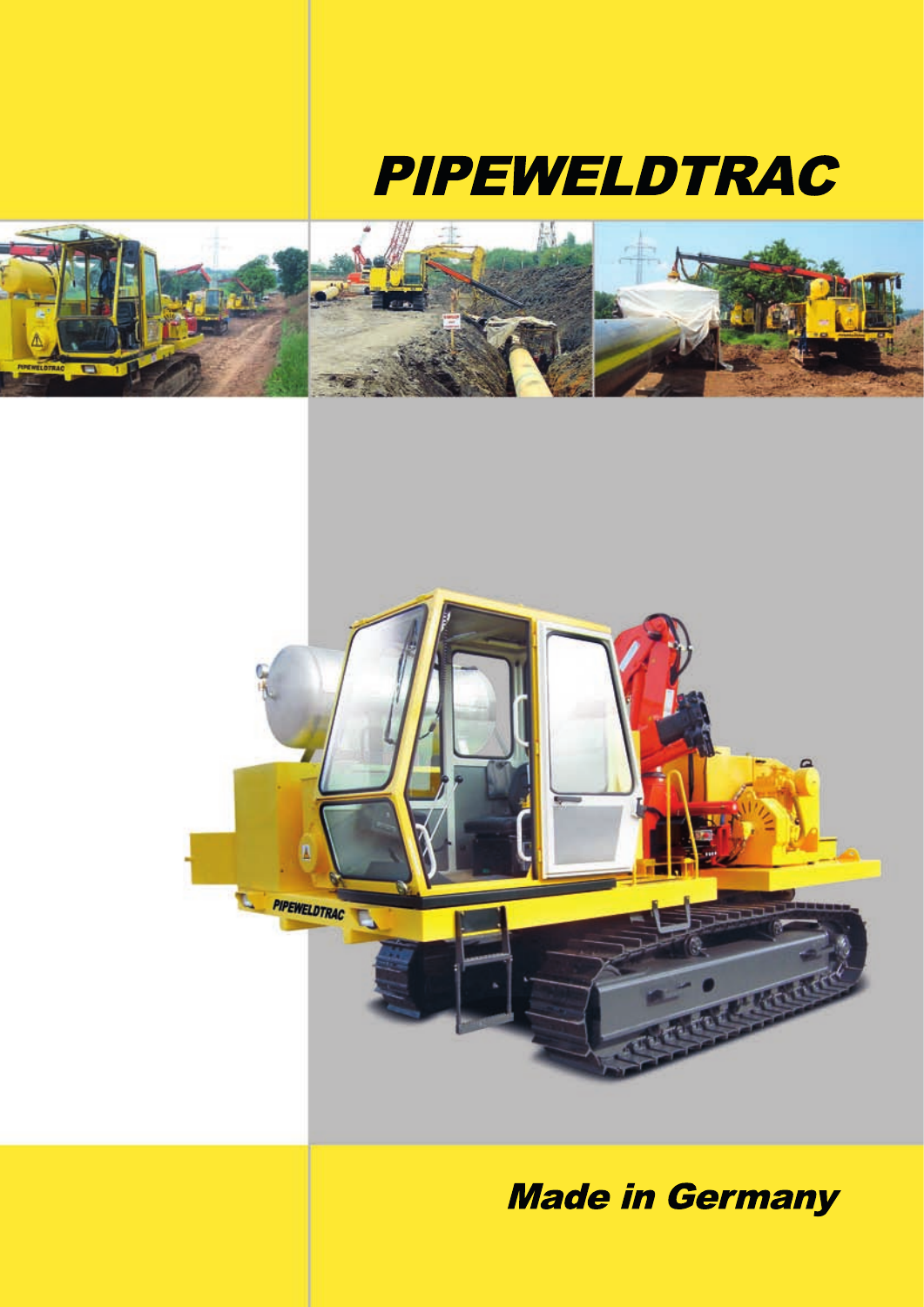### PIPEWELDTRAC

*…* a compact and manoevrable welding tractor with hydrostatic drive, especially designed for heavy-duty use on pipeline construction sites, even on difficult terrain.

… available in different versions for manual and automatic welding.

… hydraulic loading crane, situated in the tractor's central balance point, with a maximum lifting capacity of approx. 1.000 kg at a boom length of 7 m.

This crane can carry conventional light welding tents (manual welding) and special automatic welding cabins up to 56".

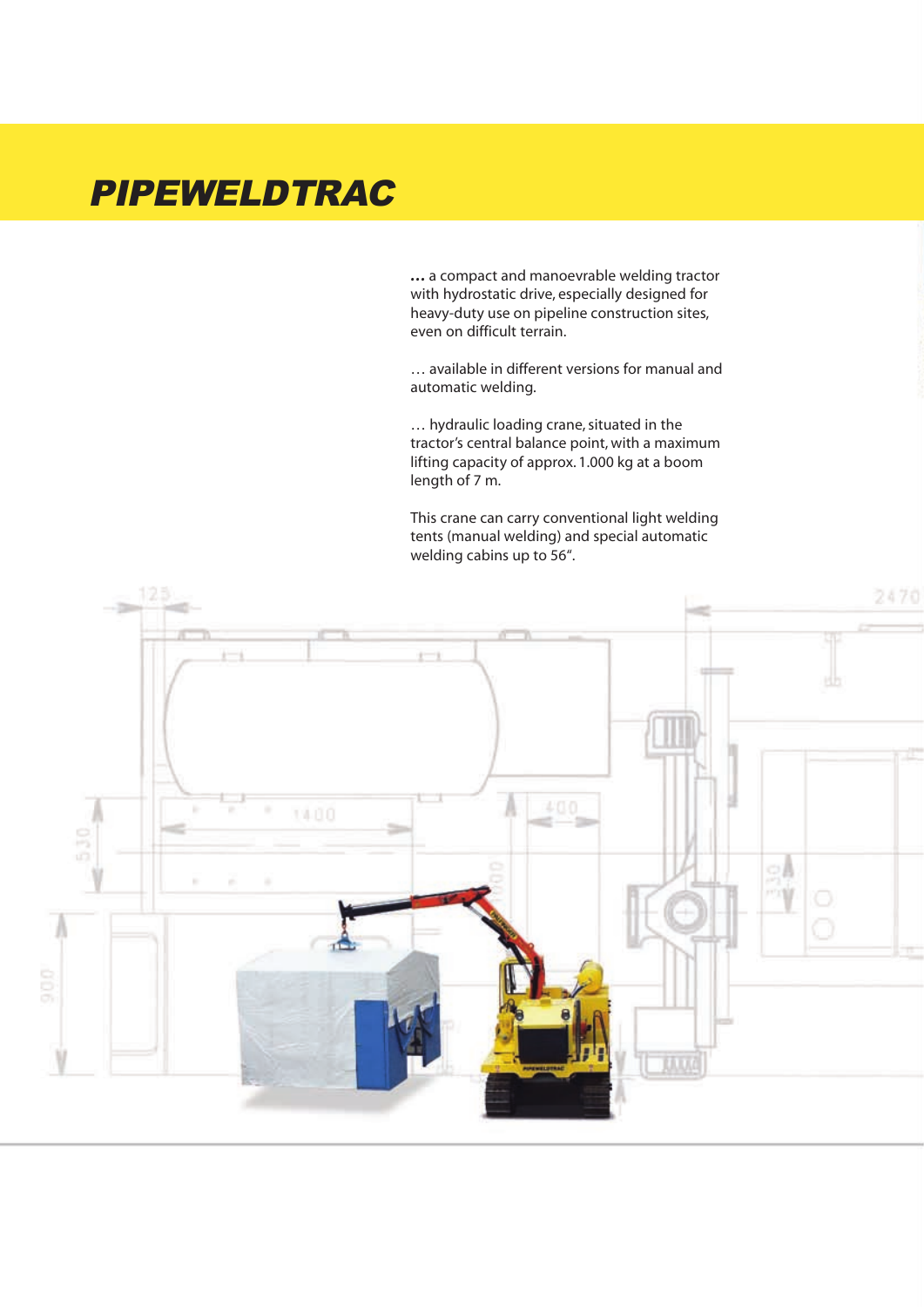

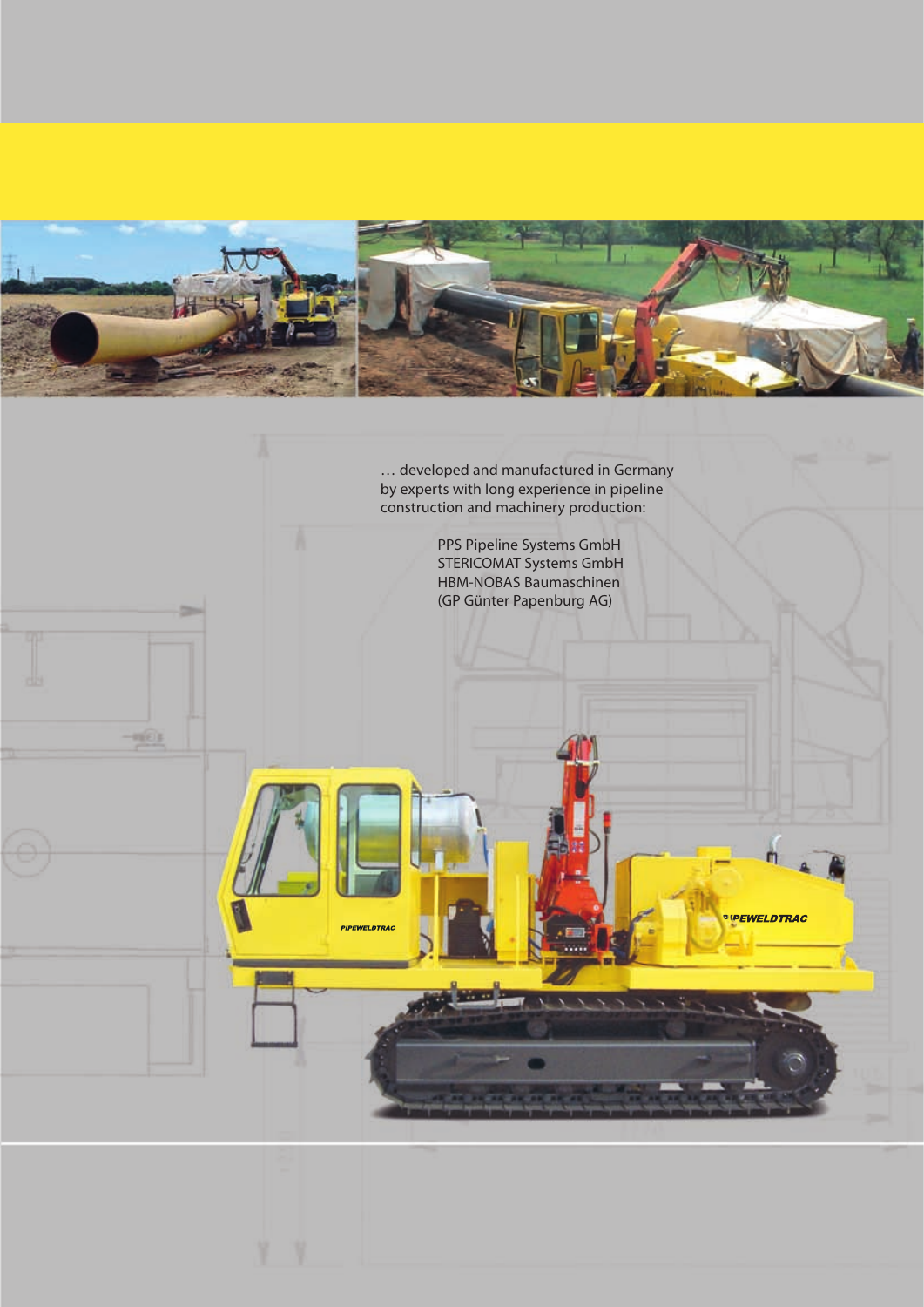

### PIPEWELDTRAC System description



- � **Best price-performance ratio**
- � **Approved technology** Sturdy construction for heavy-duty use
- � **Hydrostatic traction drive** Heavy-duty crawler track Constant ground pressure High ground clearance
- � **Closed driver cabin**
- � **Hydraulic drive** for generator
- � **Compressed air tank** optional in different sizes
- **Storage boxes** for welding material
- � **Hydraulic crane 7 m/t**

Lifting capacity 1.000 kg at a boom length of 7 m, situated in the tractor's central balance point (optional larger)

� **Compressor** Crankshaft lubrication (suitable for steep slopes) Hydraulic drive, 16 bar/215 psi Quincy Type 350 or 370

Meets all technical requirements for manual and automatic welding:

� **Welding equipment for 2 to 5 welders** with inverters or rectifiers, completely equipped with welding cable for each welder's workplace with:

350 A or 400 A invertes (max. 5 units) 400 A rectifiers Lincoln DC 400 (max. 4 units)

- � **CE certified** Electrical safety equipment with insulation control
- **Easy to use**
- � **Easy to maintain**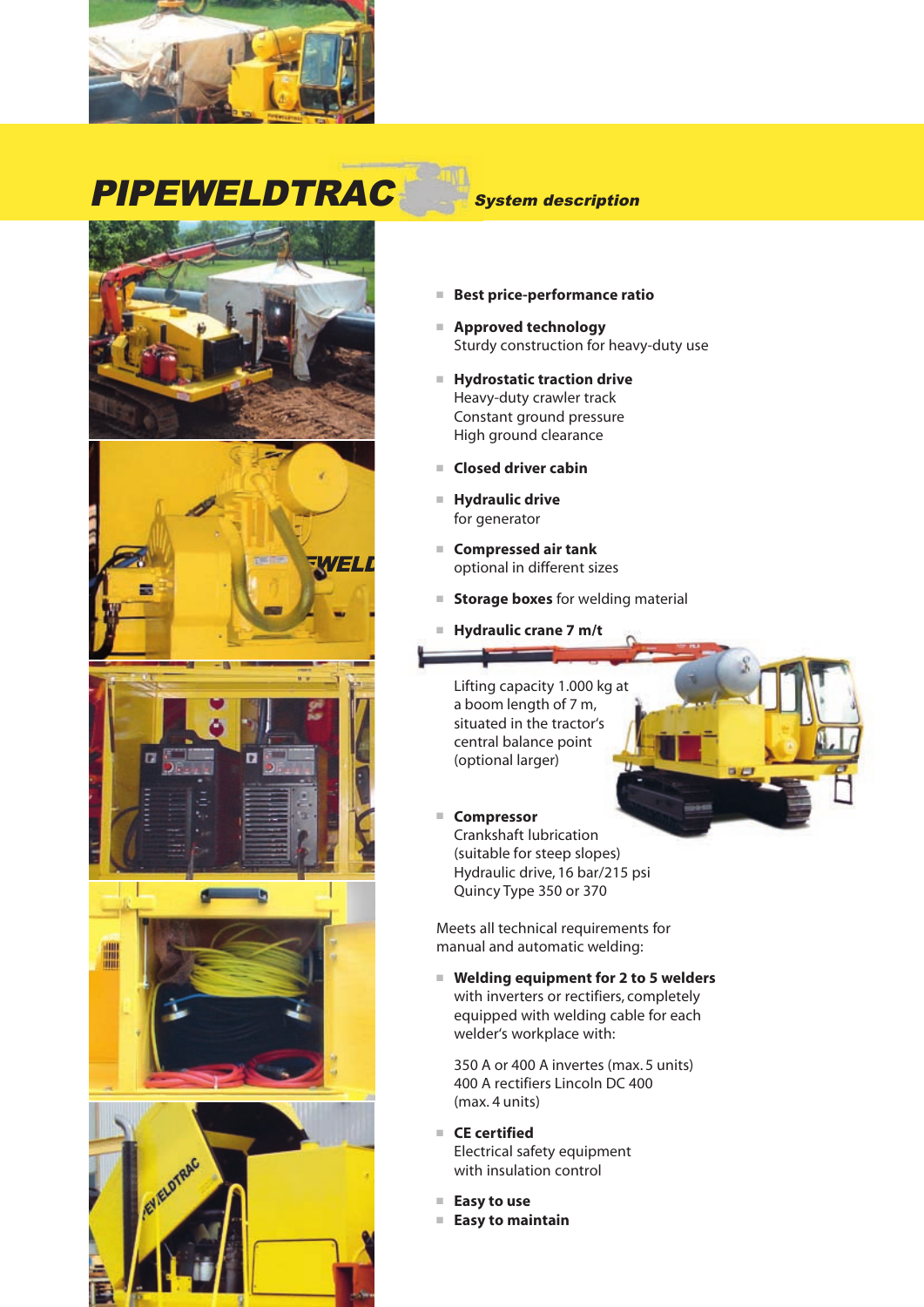#### Technical specifications



The hydraulic driven synchronous generator(160 kVA, 50/60 Hz) allows operating of alternatively 2, 4 or 5 inverters or 4 rectifiers. It also supplies the auxiliary power required for grinding and allows connecting external electric equipment.

The central switch cabinet for all components includes, in addition to a sufficient number of different sockets, an insulation control according to guideline VDE0100/ part 410, DIN 57 413 BI2/VDE 0413 T2/ 01.73, IEC 85 (Germany) 8A, part 8/ CENELC CLC BT (DE/Notification) 78, ASTM F1207-89.

Therefore no separate grounding is necessary for the crawler track vehicle.

### **Available optional supplementary equipment:**

- Heating and air conditioning in driver cabin
- Crane **9 m/t**
- Cold start unit
- Gas bottle holder for automatic welding
- **700 mm** / 28" crawler D4 bottom plate width of the track vehicle
- Additional storage boxes for welding material
- Special paint

| Engine<br>Cummins, Type: QSB 6.7                                  | 6 cylinder 4-stroke Diesel engine<br>approx. 129 kW, 2200 rpm/min |  |
|-------------------------------------------------------------------|-------------------------------------------------------------------|--|
| Fuel tank                                                         | 310                                                               |  |
| Generator<br>(hydraulic driven)                                   | 160 kVA, 50/60Hz<br>1500 or 1800 U/min                            |  |
| Switch cabinet                                                    | with power sockets<br>and insulation control                      |  |
| Hydraulic oil tank                                                | 200   capacity                                                    |  |
| Travel speed                                                      | 3,5 km/h max.                                                     |  |
| Maximum tractive force                                            | 14.000 kg                                                         |  |
| Ground pressure                                                   | 3,7 N/cm <sup>2</sup>                                             |  |
| Track width / bottom plate                                        | 500 mm / 20"                                                      |  |
| Total weight                                                      | approx. 13.000 kg                                                 |  |
| Operating voltage                                                 | 24 V                                                              |  |
| <b>Battery</b>                                                    | $2 \times 70$ Ah                                                  |  |
| DC generator                                                      | 24 V 55 A                                                         |  |
| Starter                                                           | 24 V 6,5 kW                                                       |  |
| Loading crane                                                     | 7 m / 1.000 kg approx.                                            |  |
| Dimensions (L x W x H)                                            | 5.900 x 2.770 x 3.000 mm                                          |  |
| Paint:<br>Undercarriage and main frame<br>Mountings and equipment | <b>RAL 7024</b><br>grey<br>yellow RAL 1018                        |  |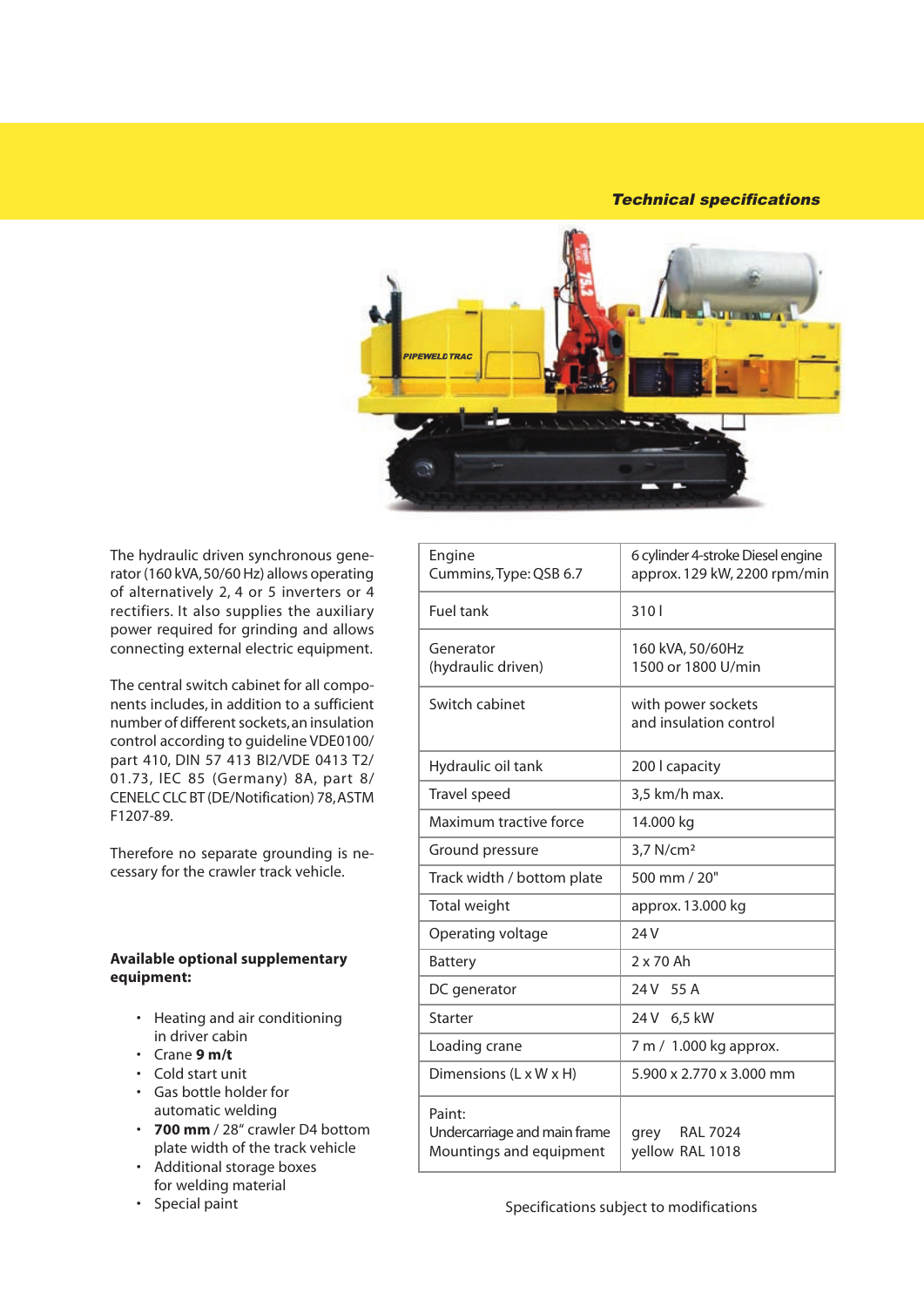## PIPEWELDTRAC Available Power Sources









### **Inverter SIRION 500 A**

The modern inverter technology allows the use of all welding techniques with one power source.

This unit has been specially designed for the modern pipeline construction in order to be capable of performing traditional cellulose welding and the increasingly utilized MAG orbital welding technique.

The user does no longer depend on a manufacturer of MAG orbital welding equipment, i.e. he can utilize the power source irrespective of the brand.

All electronic components are protected and not affected by cooling air.

A maximum of 500 A is sufficient to permit future technologies on the construction site, such as welding with filler wires without protective gas.

If required, downhill welding technique can be performed with basic or cellulose electrodes or the root layer can be welded in WIG technique.

The remote control not only allows an adjustment of the welding current, being infinitely variable from 5 - 500 A, but also an adjustment of the polarity +/-. The remote control is located in a large sturdy box with an adhesive magnet and a large adjusting knob.

The performance of this inverter enables a permitted load of 100 % when using the MAG welding technique.

#### **INVERTEC V 350-PRO**

This 350 A inverter has well proven its efficiency and reliability under heavy-duty conditions on pipeline sites.

It allows welding with alkaline and cellulose electrodes and WIG, MIG/MAG and filler wire welding.

The remote control allows the adjustment of the welding current, being infinitely variable from 5 - 425 A.

#### **Rectifier LINCOLN DC-400**

This 400 A heavy-duty, industrial, three-phase multi-process power source is capable of MIG, flux-cored submerged arc, stick and DC TIG welding.

Changeover between processes is simple by turning a multi-process switch. On-board ammeter and voltmeter enable easy monitoring of key welding parameters.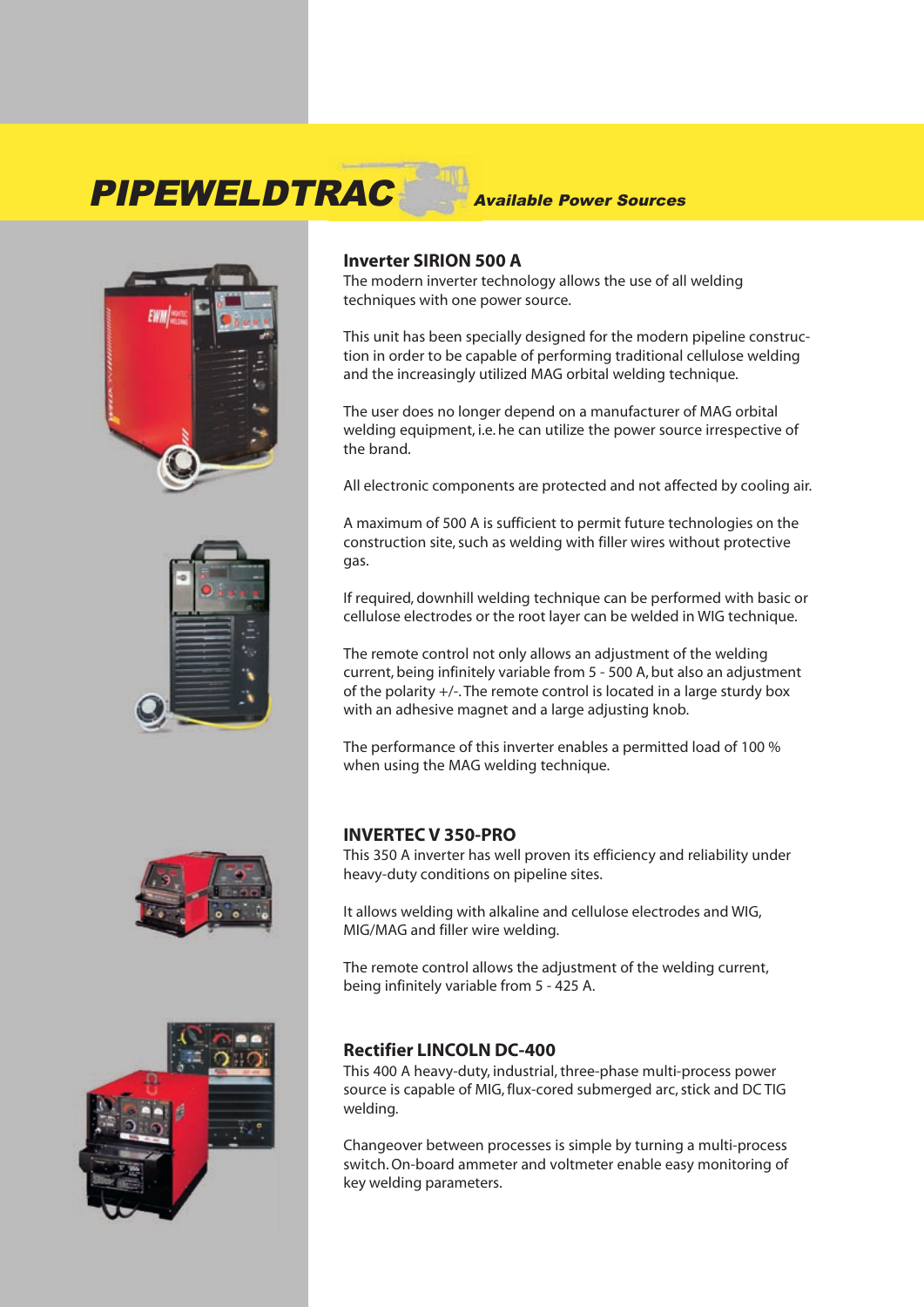### Technical Specifications

| <b>Power Sources</b>       | <b>Inverter SIRION</b><br>500 A | <b>INVERTEC</b><br><b>V350-PRO</b>                                                                         | <b>Rectifier</b><br><b>LINCOLN DC-400</b>                    |
|----------------------------|---------------------------------|------------------------------------------------------------------------------------------------------------|--------------------------------------------------------------|
|                            |                                 |                                                                                                            |                                                              |
| Main supply voltage        | 400V                            | 400V                                                                                                       | 380 V / 440 V                                                |
| Tolerance                  | $+20\%$ -25%                    | $+20\%$ -25%                                                                                               | $+10\%$ -10%                                                 |
| Frequency                  | 50/60 Hz                        | 50/60 Hz                                                                                                   | 50/60 Hz                                                     |
| Regulating range           | $5 - 500$ A                     | $5 - 425$ A                                                                                                | $60 - 500$ A                                                 |
| Working voltage            | $20,2 - 40V$                    | $20 - 36 V$                                                                                                | $12 - 42V$                                                   |
| Open circuit voltage       | 79 V                            | 109 <sub>V</sub>                                                                                           | 57V                                                          |
| Permitted load             | 390 A 100 %<br>500 A 40 %       | 300 A / 32 V 100 % -3 ph<br>350 A / 34 V 60 % -3 ph<br>320 A / 33 V 60 % -1 ph<br>275 A / 13 V 100 % -1 ph | 400 A / 36 V 100 %<br>450 A / 38 V 60 %<br>500 A / 40 V 50 % |
| Insulation class           | H                               | H                                                                                                          | F                                                            |
| Protection                 | <b>IP 23</b>                    | <b>IP 23</b>                                                                                               | <b>IP 23</b>                                                 |
| Environmental temperature  | $-10^{\circ}$ C $+40^{\circ}$ C | $-25^{\circ}$ C $+40^{\circ}$ C                                                                            | $-40^{\circ}$ C $+40^{\circ}$ C                              |
| Dimensions (H x W x L)     | 560 x 335 x 625 mm              | 376 x 338 x 709 mm                                                                                         | 782 x 561 x 700 mm                                           |
| Weight                     | 58 kg                           | 38 kg                                                                                                      | 215 kg                                                       |
| <b>Standard Compliance</b> | CE EN 60974<br>EN 50199/S-mark  | EN 60974<br>EN 50199 CE                                                                                    | NEWA EW 1<br>IEC 974-1                                       |